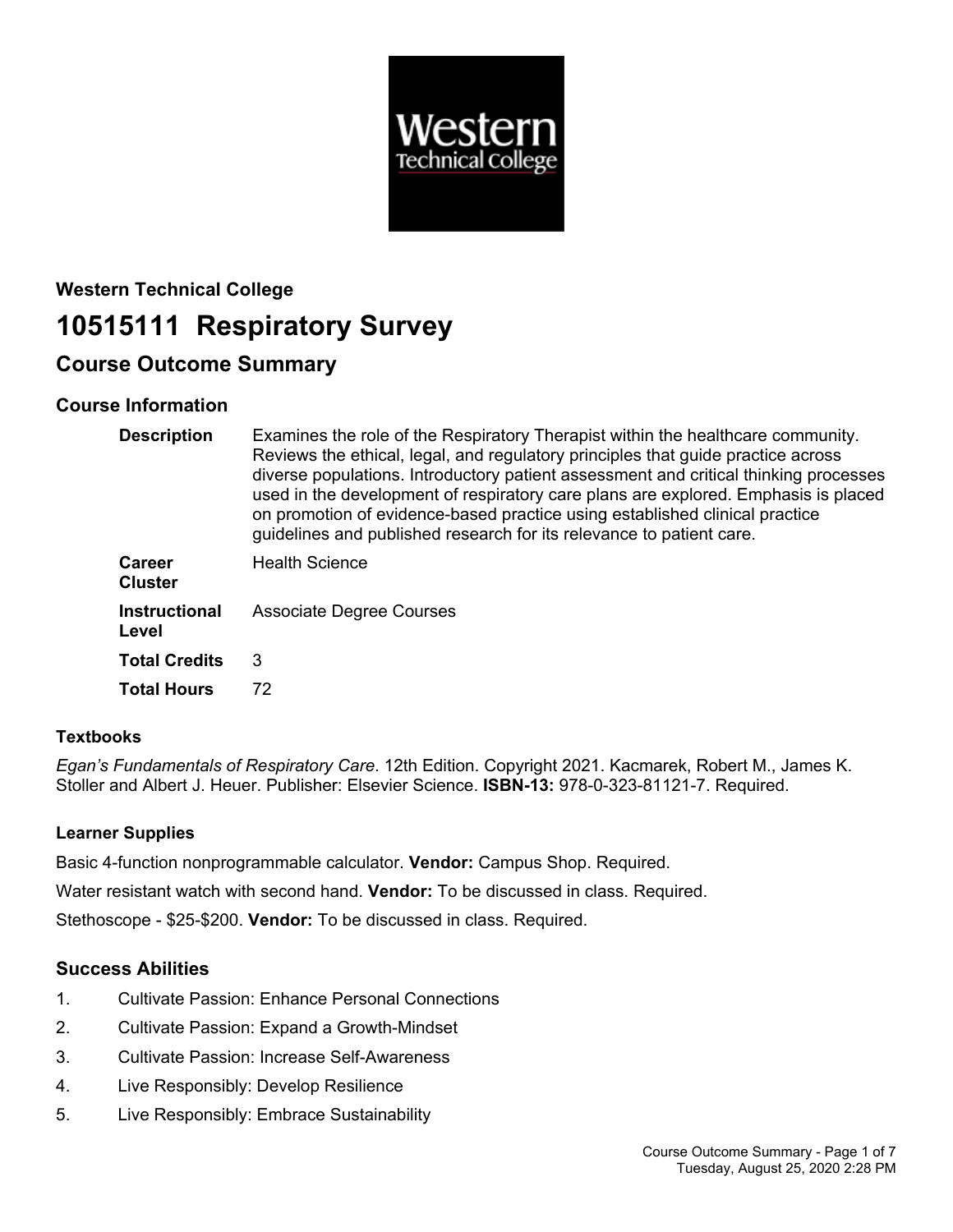- 6. Live Responsibly: Foster Accountability
- 7. Refine Professionalism: Act Ethically
- 8. Refine Professionalism: Improve Critical Thinking
- 9. Refine Professionalism: Participate Collaboratively
- 10. Refine Professionalism: Practice Effective Communication

# **Program Outcomes**

- 1. Apply respiratory therapy concepts to patient care situations.
- 2. Demonstrate technical proficiency required to fulfill the role of a Respiratory Therapist.
- 3. Practice respiratory therapy according to established professional and ethical standards.

# **Course Competencies**

# **1. Differentiate professional agencies**

#### **Assessment Strategies**

- 1.1. in an written assessment or graphic
- 1.2. by answering questions about the concepts that support this competency in one or more written exams to be scheduled by your instructor at various points throughout this course

#### **Criteria**

#### *Your performance will be successful when:*

- 1.1. you examine the NBRC matrix
- 1.2. you summarize key principles within HIPAA
- 1.3. you identify the important agencies related to respiratory therapy
- 1.4. you describe the purpose of the agencies
- 1.5. you relate their role in credentialing and certification
- 1.6. you examine AARC Code of Ethics and the State of Wisconsin License guidelines

# **Learning Objectives**

- 1.a. Describe the role that the NBRC, the CoARC, and the Wisconsin Department of Safety and Professional Services plays in your ability to work as a Respiratory Care Practitioner.
- 1.b. Explain the purpose of the AARC.
- 1.c. Explain the importance of the NBRC exam matrix.
- 1.d. Explain the requirements for licensure in the State of Wisconsin.
- 1.e. Define scope of practice and medical direction as it relates to the practice of respiratory care.

# **2. Perform pulse oximetry**

**Assessment Strategies**

- 2.1. in the laboratory
- 2.2. with a client
- 2.3. without the use of references
- 2.4. by accurately answering questions about the concepts that support this competency in one or more written exams to be scheduled by your instructor at various points throughout this course

#### **Criteria**

*Your performance will be successful when:*

- 
- 2.1. you select the correct oximeter<br>2.2. vou perform all critical steps in 2.2. you perform all critical steps in the right order
- 2.3. your properly identify patient according National Safety Standards.
- 2.4. you employ pulse oximetry
- 2.5. you wear personal protective equipment
- 2.6. you follow safety procedures
- 2.7. you verbalize an explanation of the process as you perform it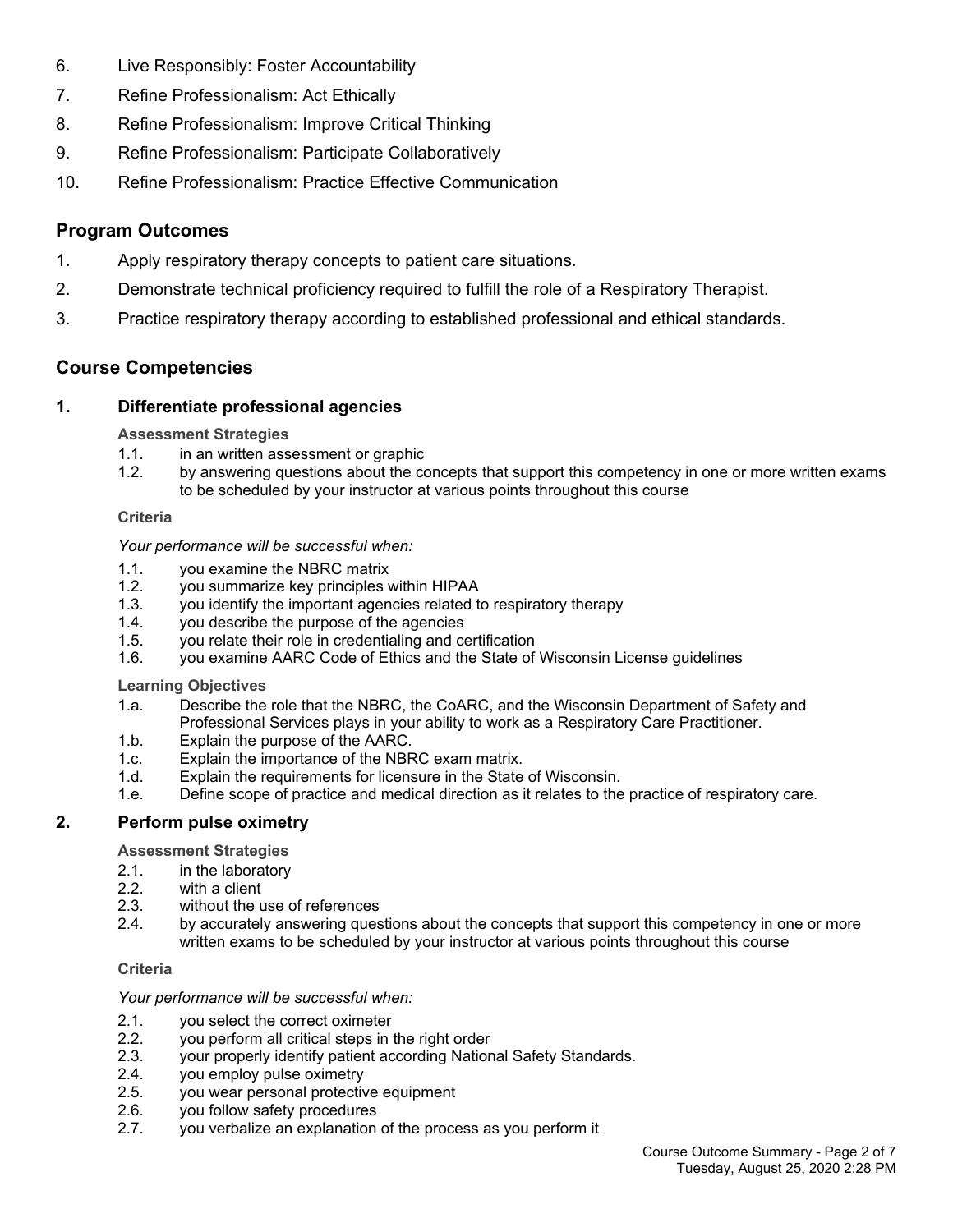- 2.8. your explanation presents sound reasoning as you describe the decisions you make throughout the process
- 2.9. you verbalize the limitations, side effects and complications of pulse oximetry
- 2.10. you demonstrate an understanding of normal values and what can cause abnormal values

#### **Learning Objectives**

- 2.a. Interpret data from non-invasive assessment of oxygenation.
- 2.b. Demonstrate how to assess the accuracy of pulse oximetry.
- 2.c. Explain the technology of pulse oximetry.
- 2.d. Relate SpO2 to PaO2 using the oxyhemoglobin dissociation curve.
- 2.e. Utilize pulse oximetry correctly in a simulated setting.

#### **3. Relate gas laws to respiratory function**

#### **Assessment Strategies**

- 3.1. by applying the appropriate gas law
- 3.2. given a situation
- 3.3. by accurately answering questions about the concepts that support this competency in one or more written exams to be scheduled by your instructor at various points throughout this course

#### **Criteria**

#### *Your performance will be successful when:*

- 3.1. you solve gas law problems
- 3.2. you apply gas law problems to respiratory care patient situations.
- 3.3. you solve gas laws problems in relation to diffusion
- 3.4. you explore Dalton's alveolar gas law
- 3.5. you explain Fick's law of diffusion in relation to Henry and Graham's law
- 3.6. solution is complete
- 3.7. solution is correct and uses proper units

#### **Learning Objectives**

- 3.a. Explain Boyle's Law and it's influence on the normal mechanics of ventilation.
- 3.b. Explain Dalton's Law and it's relationship to barometric pressure.
- 3.c. Calculate the partial pressure of oxygen.

# **4. Examine the role of a respiratory therapist in healthcare**

# **Assessment Strategies**

- 4.1. through an oral, written, or graphic examination
- 4.2. by accurately answering questions about the concepts that support this competency in one or more written exams to be scheduled by your instructor at various points throughout this course

# **Criteria**

#### *Your performance will be successful when:*

- 4.1. examination includes the job description
- 4.2. examination includes an evaluation of the Respiratory Therapist's scope of practice
- 4.3. examination includes the duties and responsibilities of a Respiratory Therapist
- 4.4. examination includes the role of the RT within the healthcare team
- 4.5. examination includes concentrations within RT

#### **Learning Objectives**

- 4.a. Summarize some of the major events in the history of respiratory care.
- 4.b. Define respiratory care.
- 4.c. Define disease management.
- 4.d. Describe evidence based medicine.
- 4.e. Explain how protocols enhance the quality of respiratory care services.

# **5. Explore legal and ethical issues related to respiratory care**

#### **Assessment Strategies**

- 5.1. by responding to legal and ethical scenarios and dilemmas in health care (format may be oral or written)
- 5.2. by accurately answering questions about the concepts that support this competency in one or more written exams to be scheduled by your instructor at various points throughout this course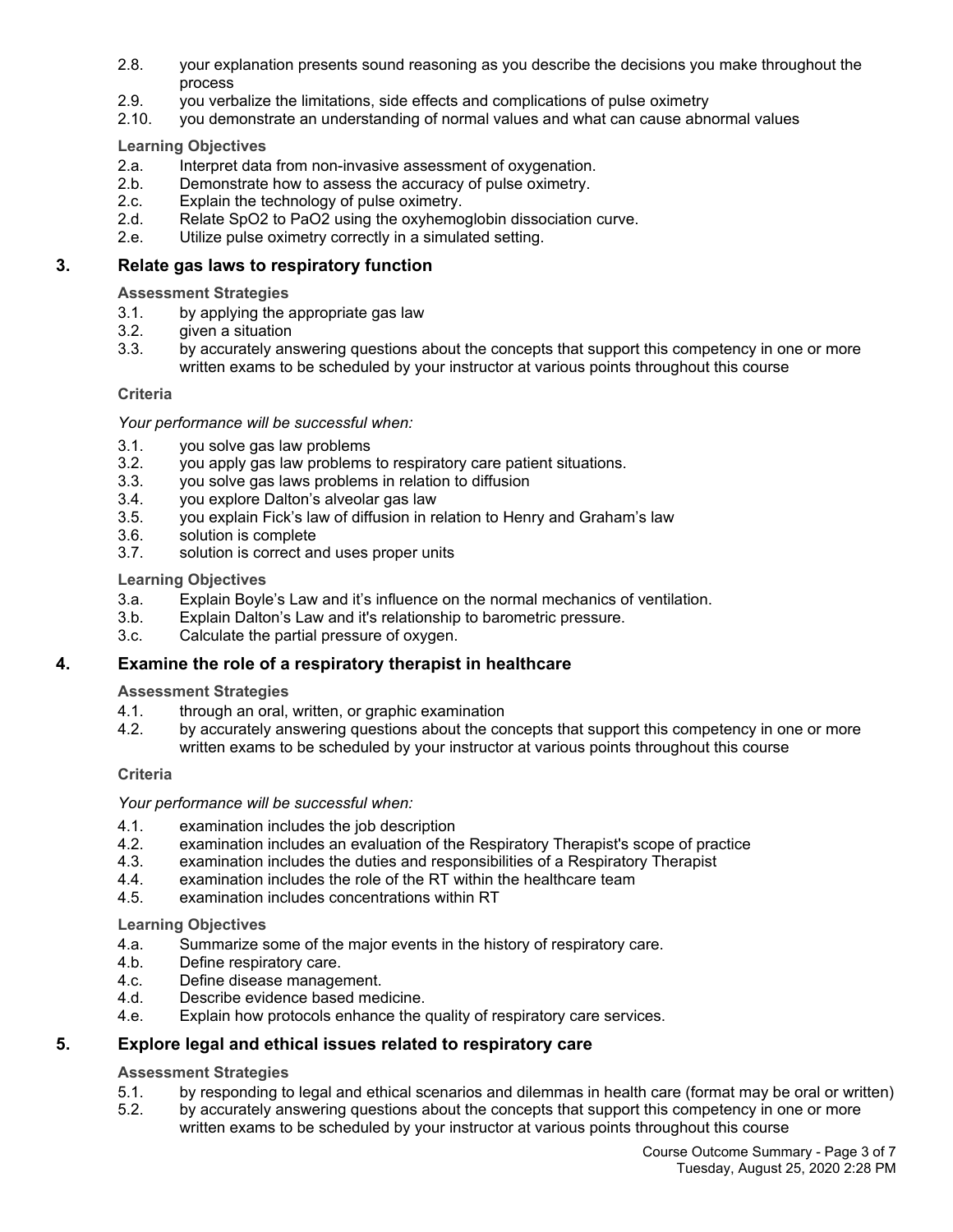#### **Criteria**

#### *Your performance will be successful when:*

- 5.1. response clearly states the dilemma in the scenario
- 5.2. response includes a course of action to resolve the dilemma
- 5.3. response course of action reflects competent practice within the legal/ethical framework of health care
- 5.4. response includes a defense of the course of action or give a rationale for the action
- 5.5. response is appropriate within the legal framework of respiratory therapy

#### **Learning Objectives**

- 5.a. Describe the key components of the AARC code of ethics.
- 5.b. Differentiate professional malpractice and negligence.
- 5.c. Summarize the basic elements of HIPPA.
- 5.d. Explain how ethical principles are used to resolve ethical dilemmas.

# **6. Adapt communication strategies to a diverse patient population**

#### **Assessment Strategies**

- 6.1. through a role play between a respiratory therapist and a patient or by adapting strategies in a written assessment
- 6.2. by accurately answering questions about the concepts that support this competency in one or more written exams to be scheduled by your instructor at various points throughout this course

#### **Criteria**

#### *Performance will be successful when:*

- 6.1. you display verbal and nonverbal communication techniques appropriate to the population
- 6.2. you consider age, gender, cultural, etc. differences
- you demonstrate the ability to change communication strategies in order to adapt to the situation
- 6.4. you adapt communication with patients and family members based on psychological issues including but not limited to grief and end of life care.

#### **Learning Objectives**

- 6.a. State how communication can affect patient care.
- 6.b. Demonstrate how to communicate critical test values.
- 6.c. Describe methods used to enhance effective communication.

#### **7. Review the medical record utilizing medical record keeping and charting methods consistent with hospital policy and procedures**

# **Assessment Strategies**

- 7.1. given a patient chart
- 7.2. given a patient scenario
- 7.3. in an oral, written, or graphic response

#### **Criteria**

#### *Your performance will be successful when:*

- 7.1. you select pertinent data for Respiratory Care practice
- 7.2. in a simulated patient , you identify appropriate documentation
- 7.3. you document consistent with hospital accreditation standards
- 7.4. you identify the components of a care plan

#### **Learning Objectives**

- 7.a. Define the term medical record.
- 7.b. Provide examples of subjective and objective comments found in a medical record.
- 7.c. Describe each of the components of a typical history and physical report in a medical record.
- 7.d. Give examples of other information reviewed in the medical record including vital signs, progress notes, laboratory tests, imaging studies, and other diagnostic reports.

# **8. Utilize infection control principles**

# **Assessment Strategies**

8.1. by demonstrating your skill in a lab or by evaluating scenarios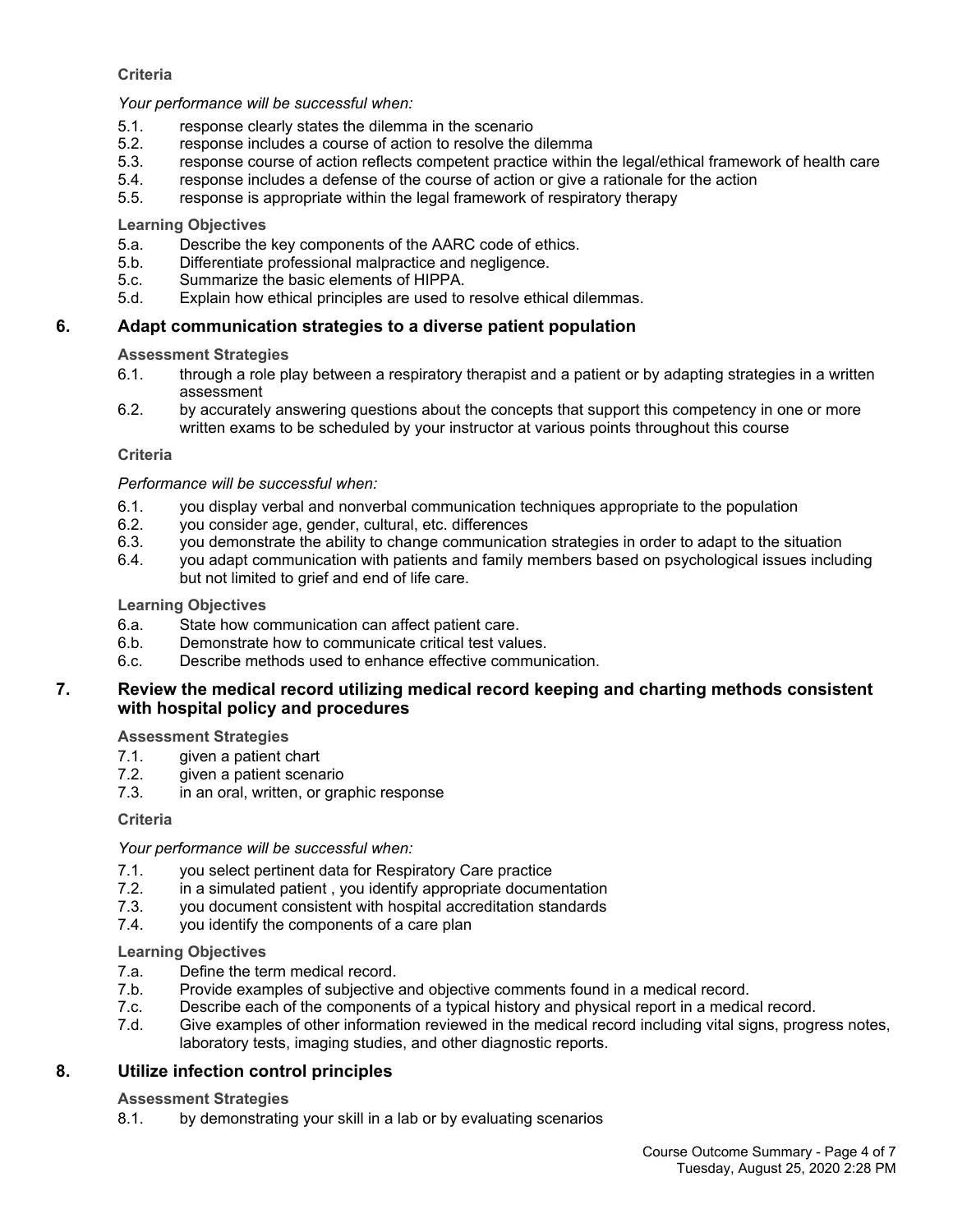8.2. by accurately answering questions about the concepts that support this competency in one or more written exams to be scheduled by your instructor at various points throughout this course

#### **Criteria**

*Your performance will be successful when:*

- 8.1. you implement standard precautions
- 8.2. you will demonstrate proper isolation equipment application and removal without contamination.
- 8.3. you evaluate potential causes and methods of transmitting infection (e.g., contact, airborne, common vehicle, vector-borne)
- 8.4. you confine, contain or reduce the danger
- 8.5. you prevent cross contamination
- 8.6. you demonstrate the importance of Infection control procedures
- 8.7. you verbalize the financial and health impact of poor infection control to the health care facility

**Learning Objectives**

- 8.a. Define health care associated infections.
- 8.b. Identify and describe the three elements that must be present for transmission of infection (source, route, host).
- 8.c. State the three major routes of infection transmission in healthcare.
- 8.d. Describe strategies to control transmission of disease in healthcare.
- 8.e. Differentiate sterilization and disinfection of respiratory care equipment.

# **9. Obtain a focused health history**

**Assessment Strategies**

- 9.1. in the classroom through a simulation or role-play
- 9.2. by accurately answering questions about the concepts that support this competency in one or more written exams to be scheduled by your instructor at various points throughout this course

#### **Criteria**

*Your performance will be successful when:*

- 9.1. you use effective verbal and non-verbal communication techniques
- 9.2. you provide privacy
- 9.3. you collect data using a designated format
- 9.4. you modify assessment technique to reflect variations across the lifespan
- 9.5. you modify assessment techniques to reflect ethnic, cultural and educational level variations
- 9.6. you document actions and observations

**Learning Objectives**

- 9.a. Identify kinds of questions you can ask.
- 9.b. Identify psycho-social issues.
- 9.c. Describe why patient interviews are necessary and the appropriate techniques for conducting an interview.
- 9.d. Calculate predicted body weight.
- 9.e. Use predicted body weight to determine normal values for various lung volumes.
- 9.f. Calculate pack years of smoking and relate values to lung disease.

# **10. Evaluate patient data**

**Assessment Strategies**

- 10.1. given patient assessment data
- 10.2. by accurately answering questions about the concepts that support this competency in one or more written exams to be scheduled by your instructor at various points throughout this course

# **Criteria**

*Your performance will be successful when:*

- 10.1. you make a recommendation for further testing<br>10.2. vou will identify normal values and causes for a
- you will identify normal values and causes for abnormal values
- 10.3. you will utilize appropriate terminology in identifying patient data

#### **Learning Objectives**

10.a. Describe what a critical value is and state its importance in healthcare.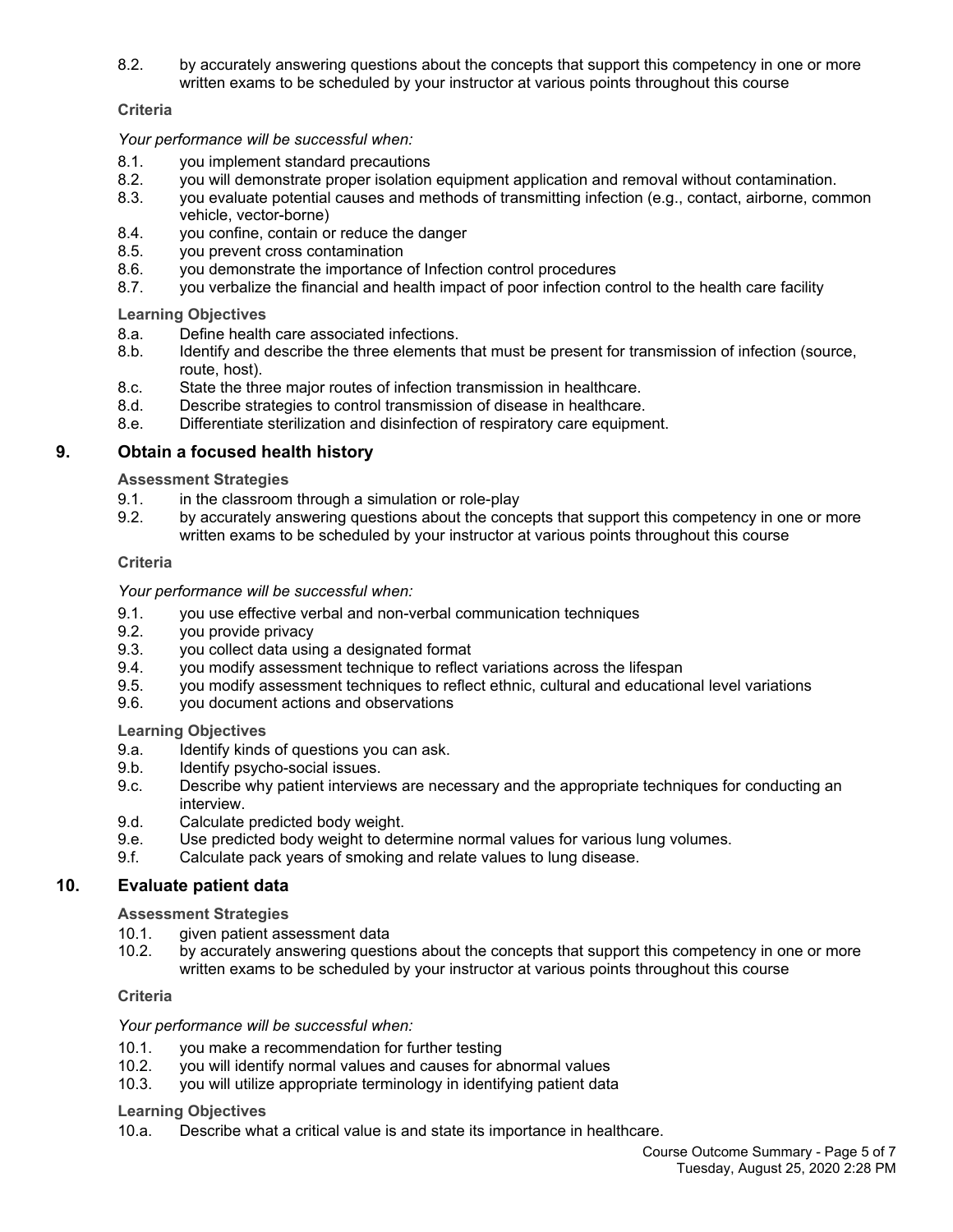- 10.b. State the components and normal values of a complete blood count.
- 10.c. Recognize and explain the terms leukocytosis, leukopenia, anemia, polycythemia, and thrombocytopenia.
- 10.d. Identify which electrolytes interfere with normal respiratory function.
- 10.e. Recognize the clinical tests used to identify myocardial injury and infarction.
- 10.f. Describe the sputum gram stain and culture.
- 10.g. Identify key findings in a chest x-ray.
- 10.h. Calculate PAO2, P(A-a)O2, a/A and relate findings to patient scenarios.
- 10.i. State normal values for arterial blood gases in the adult patient.

#### **11. Perform a basic cardiovascular assessment**

#### **Assessment Strategies**

- 11.1. in the laboratory through a simulation or role-play
- 11.2. by accurately answering questions about the concepts that support this competency in one or more written exams to be scheduled by your instructor at various points throughout this course

#### **Criteria**

#### *Your performance will be successful when:*

- 11.1. you maintain privacy
- 11.2. you assess apical and peripheral pulses for rate, rhythm, and amplitude
- 11.3. you assess skin perfusion (color, temperature, and sensation)
- 11.4. you modify assessment techniques to reflect variations across the lifespan
- 11.5. you document actions and observations
- 11.6. you recognize and report significant deviations from norms
- 11.7. you explain causes for deviations from the norm.

#### **Learning Objectives**

- 11.a. Describe the cardiac exam including normal and abnormal heart sounds.
- 11.b. Describe examination of the extremities including important alterations such as clubbing, capillary refill, color, jugular venous distention, and edema.
- 11.c. State the importance of a 12 lead EKG and situations in which it might be ordered.

#### **12. Perform a respiratory assessment**

#### **Assessment Strategies**

- 12.1. in the classroom through a simulation or role-play
- 12.2. by accurately answering questions about the concepts that support this competency in one or more written exams to be scheduled by your instructor at various points throughout this course

#### **Criteria**

#### *Your performance will be successful when:*

- 12.1. you provide privacy<br>12.2. you assess chest are
- you assess chest and respiratory status using designated format
- 12.3. you differentiate between normal and abnormal lung sounds
- 12.4. you modify assessment techniques to reflect variations across the lifespan
- 12.5. you document actions and observations
- 12.6. you recognize and report deviations from norms
- 12.7. you explain reasons for deviations from the norm

#### **Learning Objectives**

- 12.a. Summarize assessment of the patients general appearance.
- 12.b. Explain assessment of cyanosis.
- 12.c. Describe assessment of the patients mental status and level of consciousness.
- 12.d. Explain and perform complete examination of the thorax (inspection, palpation, percussion, auscultation) and the meaning of specific alterations in abnormal findings.
- 12.e. Summarize the examination of the head, eyes, ears, nose and throat (HEENT).
- 12.f. Identify the main structures of the thorax and the upper respiratory tract and describe their function.
- 12.g. Identify the lung lobes and segments.
- 12.h. Describe how and why airways produce and move mucus.
- 12.i. Identify abnormalities in lung function associated with common pulmonary symptoms.
- 12.j. Identify breathing patterns associated with underlying pulmonary disease.